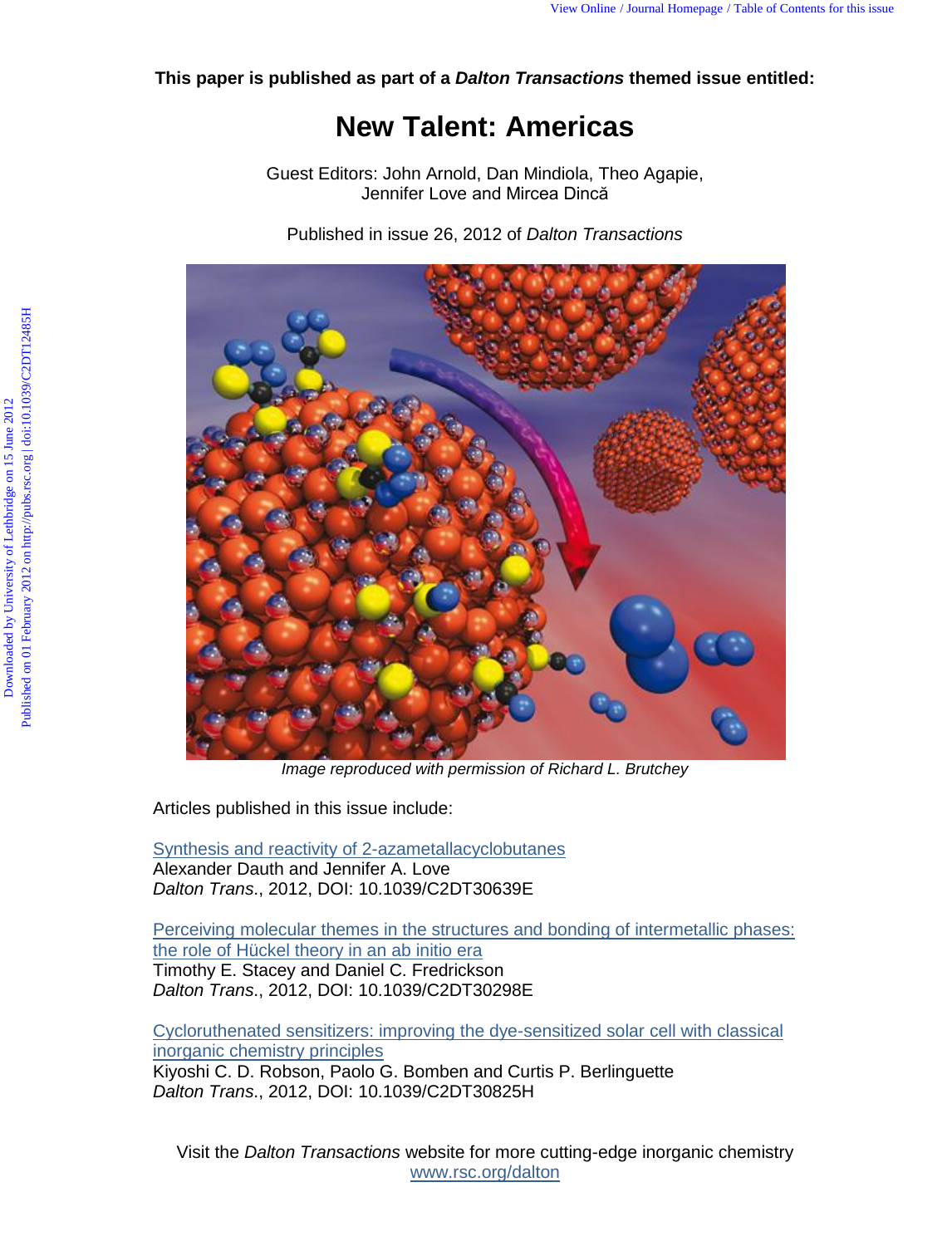# Dalton **Transactions**

Cite this: Dalton Trans., 2012, 41, 7873

# <www.rsc.org/dalton> **COMMUNICATION**

### Thermally stable rare earth dialkyl complexes supported by a novel bis(phosphinimine)pyrrole ligand†

Kevin R. D. Johnson, Matt A. Hannon, Jamie S. Ritch and Paul G. Hayes\*

Received 23rd December 2011, Accepted 29th January 2012 DOI: 10.1039/c2dt12485h

A novel bis(phosphinimine)pyrrole based ligand (HL) and its synthesis are reported. Rare earth dialkyl complexes of the ligand,  $LLn(CH_2SiMe_3)$ <sub>2</sub> (Ln = Er, Lu, Sc), have been prepared and found to exhibit high thermal stability in solution. The protio-ligand and dialkyl lanthanide complexes (Ln = Er, Lu) have been characterised by single crystal X-ray diffraction studies.

The last decade has been witness to a surge in the development of non-carbocyclic scaffolds for supporting highly reactive rare earth metal species.<sup>1</sup> The novel ligands that have arisen throughout this "post-metallocene" era have often proven to be attractive frameworks for catalytic transformations due to their high degree of tunability. This inherent property allows for rational and convenient adjustment of ligand steric and/or electronic properties and, hence, reaction chemistry of the resultant metal complexes. Of particular interest to us is the preparation of rare earth alkyl complexes stabilized by non-carbocyclic ancillaries as they often play prominent roles as catalysts or pre-catalysts in important industrial transformations, such as olefin polymerisation, $2$ lactone polymerisation<sup>3</sup> and hydroamination.<sup>4</sup> Transactions www.exong/daton was a comparison of Lethbridge on 15 June 2012 Published on 15 June 2012 Published on 15 June 2012 Published on 15 June 2012 Published on 15 June 2012 Published on 2012 Published on 15 June 20

We recently reported a family of bis( phosphinimine)carbazole ligands and their utility in the synthesis of organolutetium complexes, e.g. 1.<sup>5</sup> Unfortunately, dialkyl lanthanide complexes supported by this ligand were found to be highly thermally sensitive and, as a result, susceptible to a rapid intramolecular metalative alkane elimination process. The resultant products of this metalative degradation were lutetium complexes that were coordinated by the ligand in a  $\kappa^5$  bonding mode *via* three nitrogen atoms and two *ortho*-metalated *P*-phenyl rings, 2 (Scheme 1).<sup>5</sup> Additionally, we have recently demonstrated that this ligand framework is susceptible to  $ortho$ -metalation of the N-aryl rings.<sup>6</sup>

In an attempt to mitigate the ortho-metalation difficulties encountered with our bis( phosphinimine)carbazole pincer, we elected to modify the geometry of the ligand. As seen in 1, tridentate coordination of the original scaffold forms two six-membered chelate rings. As such, it was reasoned that if coordination to a metal instead formed two five-membered rings, the ligand bite angle would be enlarged.<sup>7</sup> To this end, we have incorporated pyrrole into the ligand framework in place of carbazole.

Synthesis of the target bis( phosphinimine) pyrrole ligand was achieved in high yield over 3 steps from the N-Boc protected derivative of 2,5-dibromopyrrole, 3, <sup>8</sup> as outlined in Scheme 2. Lithium halogen exchange of 3 with "BuLi in THF," followed by reaction with chlorodiphenylphosphine, afforded the Boc-protected bis( phosphine), 4. Thermal removal of the Boc group was performed at 155 °C to liberate 2,5-bis(diphenylphosphino)-1Hpyrrole, 5. Finally, the phosphinimine functionality was installed via a Staudinger reaction between 5 and para-isopropylphenyl (Pipp) azide, with concomitant loss of  $N_2$ , to afford 6 in 60% overall yield.

Protio-ligand 6 contains chemically equivalent phosphorus nuclei in solution and exhibits a single resonance in its  ${}^{31}P\{{}^{1}H\}$ NMR spectrum at  $\delta$  -8.1 (benzene-d<sub>6</sub>). The <sup>1</sup>H and <sup>13</sup>C{<sup>1</sup>H}



Scheme 1 Double metalative alkane elimination reaction of 1.



Scheme 2 Synthesis of bis(phosphinimine)pyrrole ligand 6.

Department of Chemistry and Biochemistry, University of Lethbridge, 4401 University Drive, Lethbridge, AB, Canada, T1K 3M4. E-mail: p.hayes@uleth.ca; Fax: +1 403 329 2057; Tel: +1 403 329 2313

<sup>†</sup>Electronic supplementary information (ESI) available: experimental details pertaining to the crystallography, synthesis and characterisation of all new compounds. CCDC 861266–861268. For ESI and crystallographic data in CIF or other electronic format see DOI: 10.1039/ c2dt12485h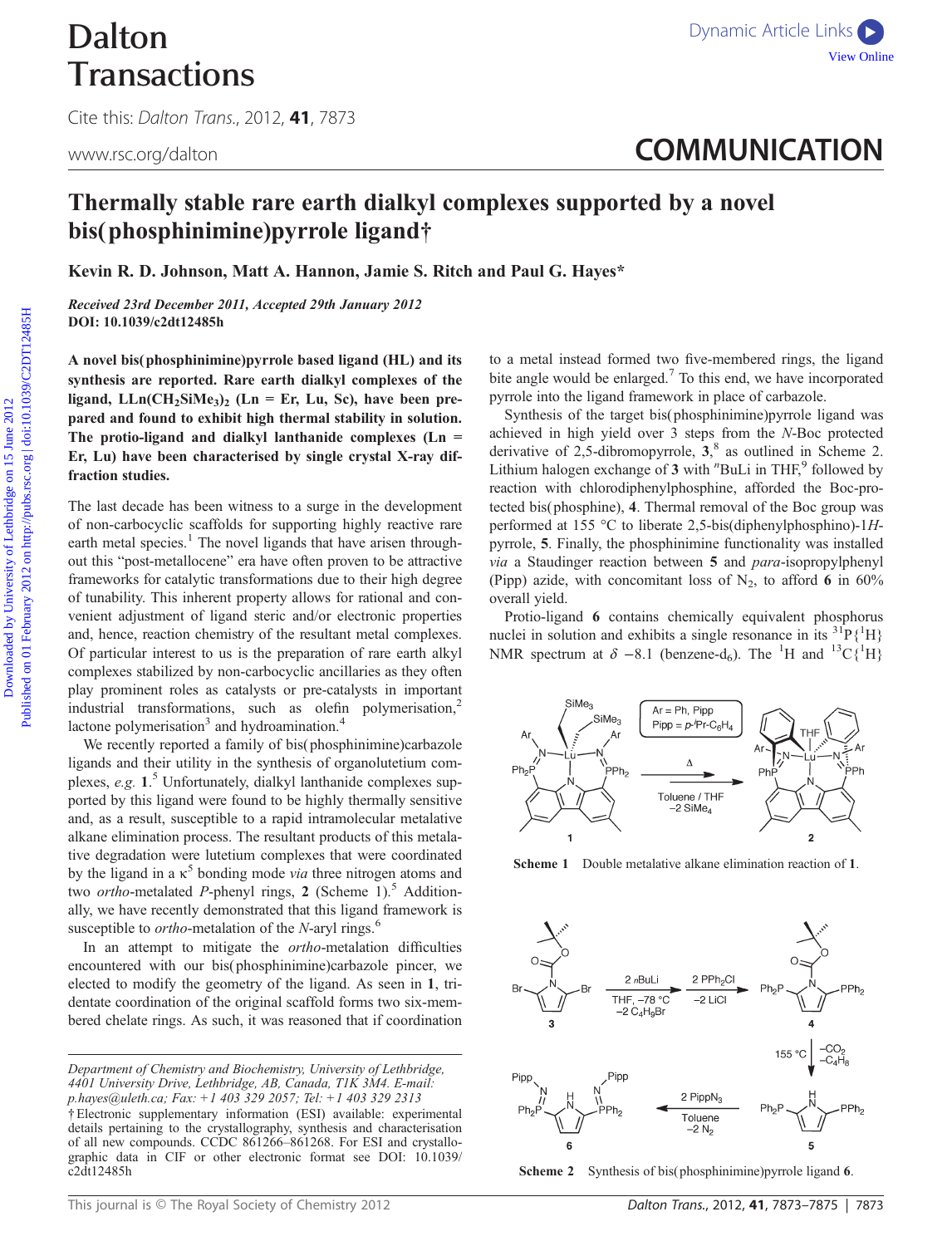

Fig. 1 Thermal ellipsoid plot (50% probability) of HL (6) with hydrogen atoms (except H1A) omitted for clarity. Disordered atoms are depicted as spheres of an arbitrary radius.

NMR spectra corroborate the expected ligand connectivity. Single crystals of 6 suitable for an X-ray diffraction experiment were obtained from a concentrated toluene solution at ambient temperature and the molecular structure is depicted in Fig. 1 as a thermal ellipsoid plot.<sup>10</sup>

Tridentate pincer ligand 6 has been designed to chelate metals in a meridional fashion *via* N1, N2 and N3. As such, when coordinated to a metal, it would be expected that the pincer arms (N2 and N3) would occupy a common plane with the pyrrole backbone. In the solid-state, N2 is close to the plane of the pyrrole backbone (N2–P1–C1–N1 torsion angle =  $23.3(3)^\circ$ ). Conversely, N3 lies significantly further out of this plane with an N3–P2– C4–N1 torsion angle of 54.6(3)°. This rotation is influenced by intermolecular contacts in the crystal structure.<sup>11</sup> Other metrical parameters of interest in ligand 6 include the phosphinimine P– N bond lengths of 1.562(2) Å (P(1)–N(2)) and 1.572(2) Å (P (2)–N(3)). These values correlate well with other examples in the literature whereby the phosphinimine functionality exhibits a strong P $=$ N double bond character.<sup>5,12</sup>

Protio-ligand 6 reacts readily with organometallic reagents at ambient temperature. For example, dialkyl lanthanide complexes of the ligand were prepared via an alkane elimination reaction of 6 (HL) with  $Ln(CH_2SiMe_3)_3(THF)$  (Ln = Er, Lu, Sc; Scheme 3). When these reactions were followed in situ on an NMR tube scale in benzene- $d_6$ , they proceeded rapidly with formation of the desired metal dialkyl complexes, one equivalent of SiMe4 and two equivalents of liberated THF. Upon scale-up of the reactions in a toluene solution, the dialkyl products,  $LLn(CH_2SiMe_3)$ <sub>2</sub> (Ln = Er, 7a; Lu, 7b; Sc, 7c), were obtained in high yield (81%, 82% and 81%, respectively) after recrystallization.

In the <sup>31</sup> $P{\text{H}}$  NMR spectra (benzene-d<sub>6</sub>), a significant downfield shift of the phosphinimine resonance was observed upon complexation of 6 with diamagnetic rare earth metals (7b  $\delta$ 25.0; **7c**,  $\delta$  23.8). Despite the paramagnetic nature of erbium, the broad <sup>31</sup>P{<sup>1</sup>H} NMR resonance of **7a** ( $\delta$  –0.29, benzene-d<sub>6</sub>) also proved to be a diagnostic indicator of ligand coordination. The <sup>1</sup>H NMR spectra (benzene-d<sub>6</sub>) of **7b** and **7c** revealed the corresponding  $-CH_2SiMe_3$  methylene ( $\delta$  -0.20, 7b; 0.55, 7c) and



Scheme 3 The synthesis of dialkyl rare earth complexes.



Fig. 2 A thermal ellipsoid plot (50% probability) of  $LLu(CH_2SiMe_3)$ (7b) with hydrogen atoms omitted for clarity. The solid-state structure of  $LET(CH_2SiMe_3)_2$  (7a) is isostructural to that of 7b. Disordered atoms are depicted as spheres of an arbitrary radius.

methyl signals ( $\delta$  0.18, **7b**; 0.11, **7c**) as sharp singlets, integrating as 4H and 18H, respectively.

Notably, the dialkyl rare earth complexes were all base-free and the lutetium and scandium derivatives exhibited high thermal stability in both the solid and solution states. For example, complexes 7b and 7c can be left in benzene- $d_6$  solution at ambient temperature for at least one week with no apparent decomposition (as evidenced by  ${}^{1}H$  and  ${}^{31}P$  NMR spectroscopy). This is a dramatic improvement compared to the analogous carbazole-based dialkyl lutetium complex 1 that exhibited a halflife at ambient temperature (22.6  $^{\circ}$ C) of only 1160 s.<sup>5</sup> Perhaps even more significant is the fact that preliminary experiments indicate 7b is stable in solution at 60 °C with no sign of decomposition over 4.5 hours.

In order to unambiguously establish the connectivity of the rare earth dialkyl complexes, X-ray diffraction analyses were performed. Single crystals of 7a and 7b were obtained from concentrated toluene–THF mixtures and their molecular structures were determined.13 Complexes 7a and 7b were found to be isostructural; a representative thermal ellipsoid plot of 7b is depicted in Fig. 2. While we did not obtain a solid-state structure of 7c, it is reasonable to assume that it would possess an isostructural geometry to that of the lutetium and erbium derivatives.

The lanthanide complexes 7a and 7b are monomeric with five-coordinate metal centres that are bound to the pincer ligand in a  $\kappa^3$  fashion through the three nitrogen atoms. The geometry is best described as distorted trigonal bipyramidal with the